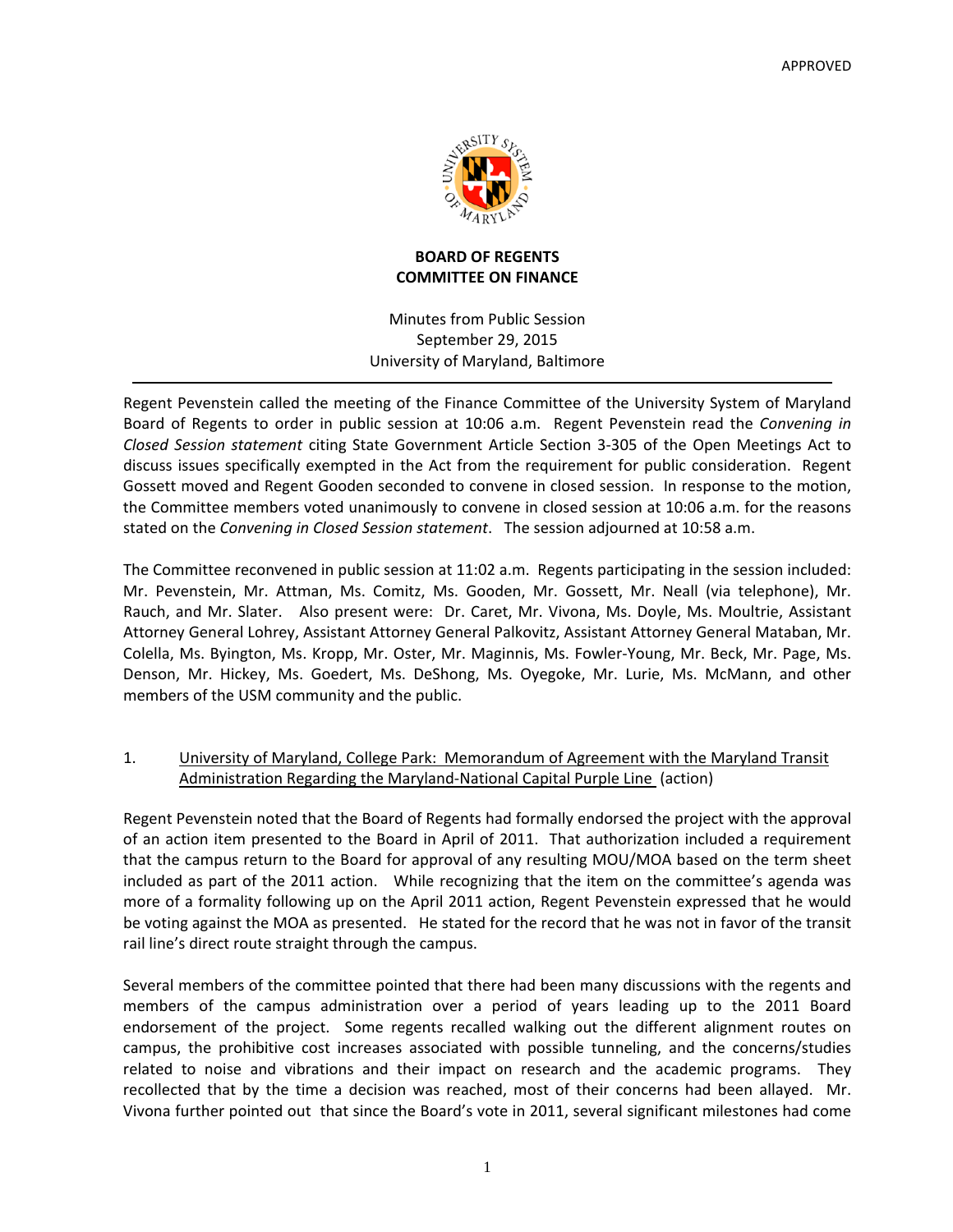to pass. Importantly, a Record of Decision was issued in the spring of 2014 by the Federal Transit Administration, based on the selected alignment.

**The Committee on Finance recommended that the Board of Regents approve for the University of Maryland, College Park the execution of a Memorandum of Agreement with the Maryland Transit Administration of the Maryland Department of Transportation; and delegate to the Chancellor the authority to execute, after appropriate legal review by the Office of the Attorney General, all required documentation, including the contemplated easement, all consistent with the University System of Maryland Policy "Acquisition and Disposition of Real Property."** 

(Regent Gossett moved recommendation, seconded by Regent Attman; the motion carried with seven regents voting in the affirmative, and one regent in the negative)

### 2. Towson University: Facilities Master Plan Update (action)

Regent Pevenstein reminded everyone that Dr. Chandler gave a presentation at the September 10<sup>th</sup> meeting and highlighted Towson University's efforts to involve a wide group of stakeholders in updating its facilities master plan. The development plan for the campus would support and advance the mission of the institution. Regent Pevenstein noted that there had not been any concerns expressed to him since the previous meeting.

**The Committee on Finance recommended that the Board of Regents approve the Towson University Facilities Master Plan 2015 and materials as presented to the Committee on September 10, in accordance with the Board's two‐step approval process. Approval of the Plan does not imply approval of capital projects or funding. These items will be reviewed through the normal procedures of the capital and operating budget processes.**

(Regent Pevenstein moved recommendation, seconded by Regent Slater, unanimously approved)

# 3. Comprehensive Technical Review of USM Human Resources Policies (action)

Regent Pevenstein explained that from time to time, the Board policies go through a process of review. Over the last year, human resources staff across the USM have undertaken a comprehensive review of the System's human resources policies. Many of the policies were updated and clarified as part of this process. In response to a question about the information contained in the item's summary chart, it was pointed out that the detailed amendments to each individual policy could be accessed online via the USM website.

#### **The Committee on Finance recommended that the Board of Regents approve the amendments to the policies as submitted.**

(Regent Gossett moved recommendation, seconded by Regent Gooden, unanimously approved)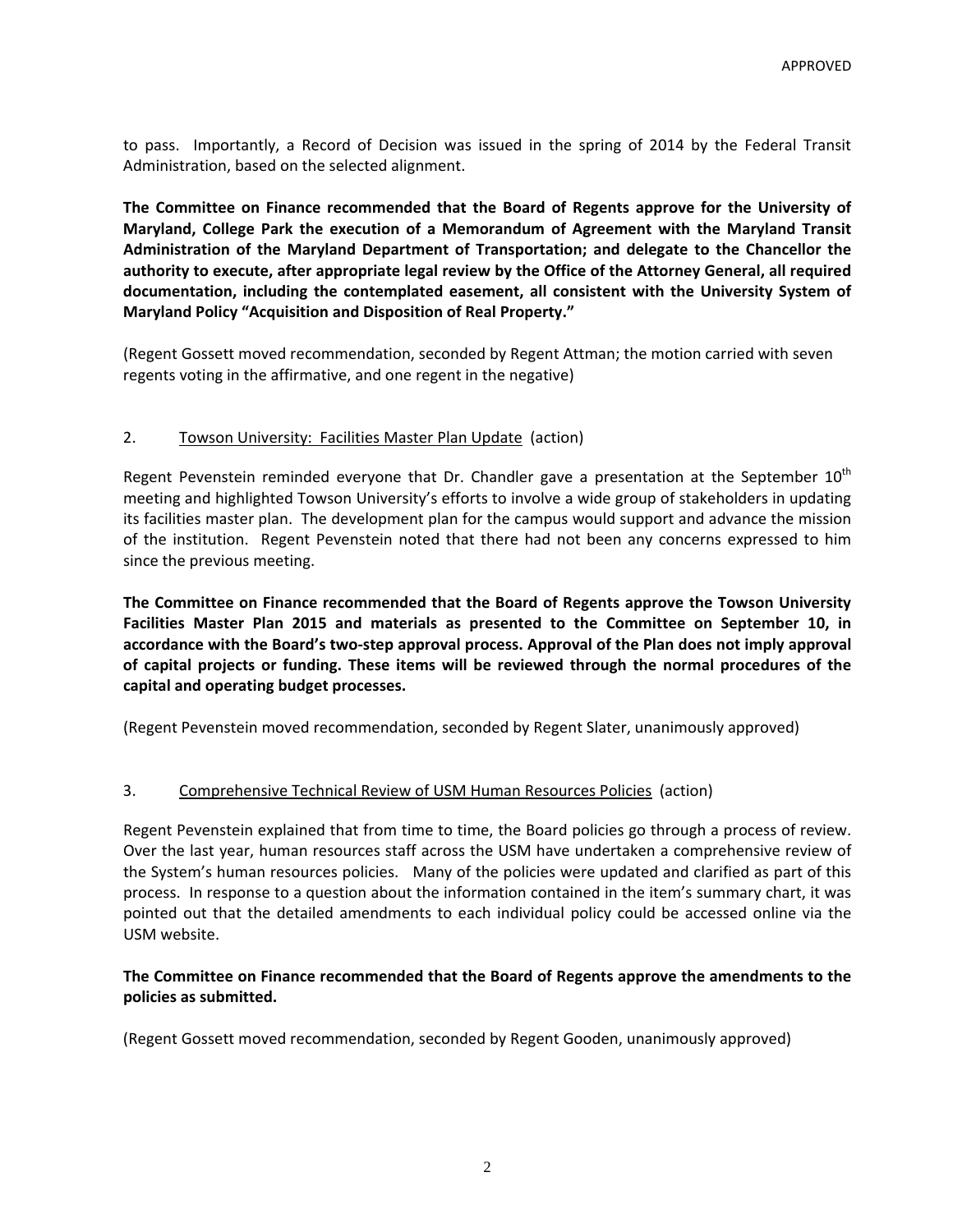# 4. University of Maryland, College Park: Modification of M Square Research Park Single Purpose Entities Leases (action)

Regent Pevenstein stated that the campus was seeking Board approval to modify the leases at its M Square Research Park. The university‐use lease restriction would be removed as a requirement. This action should result in more favorable lending terms. Mr. Maginnis, AVP of UMCP real estate, indicated that a refinancing opportunity is coming up and that the lenders do not like the "use" restriction clause. He confirmed that the lenders are likely to provide more favorable terms without the restriction.

**The Finance Committee recommended that the Board of Regents approve for the University of Maryland, College Park the modification of the Senior Ground Lease and existing SPE leases; and, delegate to the Chancellor the authority to execute, after appropriate legal review by the Office of the Attorney General, all required documentation, all consistent with the University System of Maryland Policy "Acquisition and Disposition of Real Property."** 

(Regent Gossett moved recommendation, seconded by Regent Attman, unanimously approved)

#### 5. University of Maryland, College Park: Sale of Property to Washington County, Maryland (action)

Mr. Pevenstein indicated that the University was seeking to transfer the parcel of land to Washington County for \$1. This land is currently subject to a long‐term lease between the University and the County that continues until the year 2074. The County currently uses the property for public use as an agricultural and heritage center.

**The Finance Committee recommended that the Board of Regents approve for the University of Maryland, College Park the disposition by sale, for \$1, of approximately 55 acres of University property known as the Washington County Agricultural Center to the County; and, delegate to the Chancellor the authority to execute, after appropriate legal review, all documentation required for the disposition, consistent with applicable University System of Maryland Policy "Acquisition and Disposition of Real Property."** 

(Regent Gossett moved recommendation, seconded by Regent Gooden, unanimously approved)

6. University of Maryland, Baltimore: Modification to Board of Regents Approval to Create a Ground Lease on 100 N. Eutaw St., 410-412 W. Fayette St., 414-418 W. Fayette St., and 405 Marion St., Baltimore, MD in order to Authorize Sale of Properties and/or Create Two Separate Ground Leases (action)

Mr. Pevenstein summarized the item. UMB had recently received Board approval to enter into a ground lease for the subject properties. Since that time, it has been learned that the renovation to the Drovers Bank building must be handed separately, due to an issue regarding the use of federal historic tax credits. As a result, the initial concept of a consolidated project with a single ground lease is no longer feasible and it is therefore necessary to modify the ground lease. In doing so, UMB will have much more flexibility and this will help to solidify the deal.